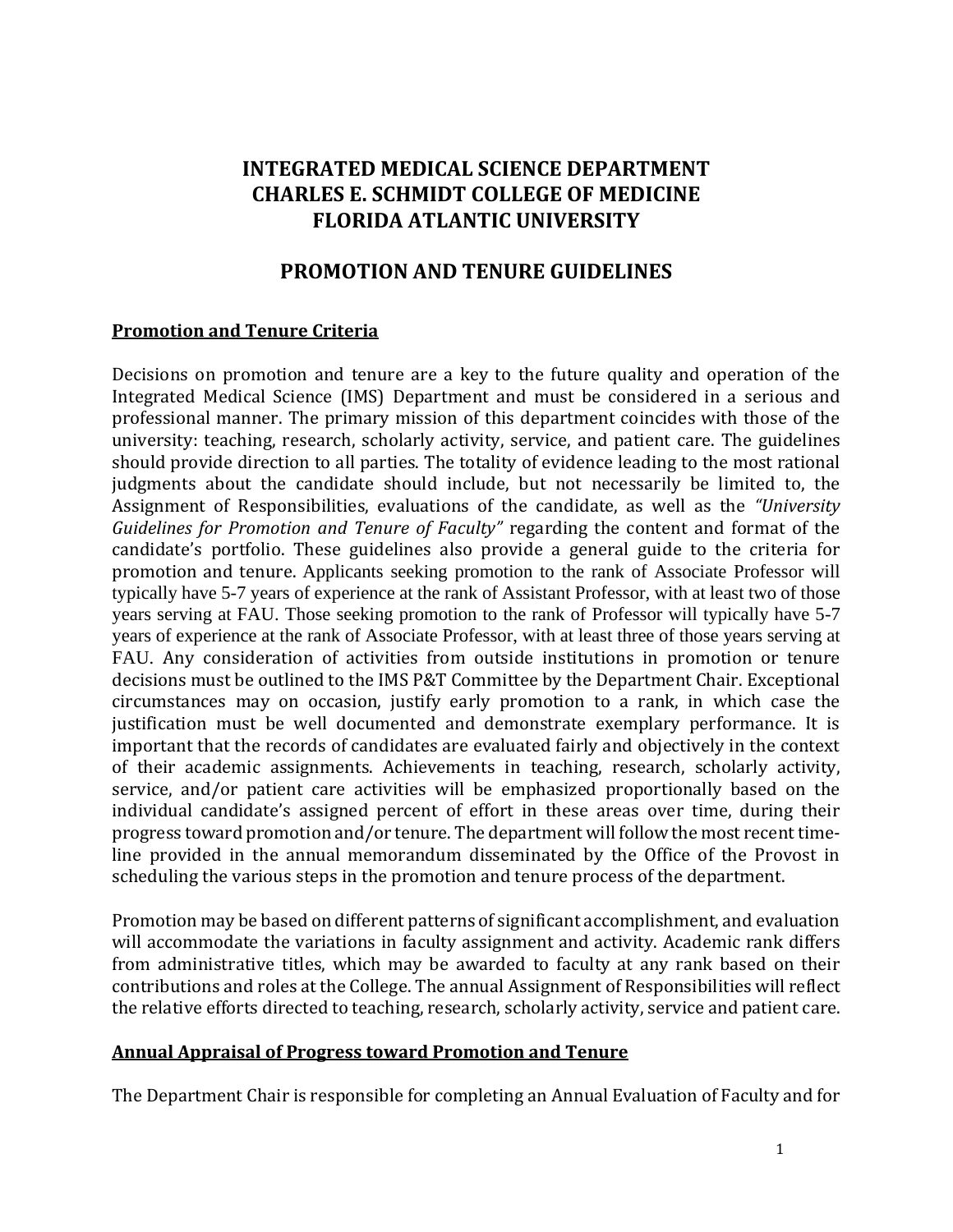assessing the progress of faculty toward promotion and/or tenure with input from the Departmental and/or College P&T committees if needed. The Department Chair is also responsible for completing the Annual Progress toward Tenure and Promotion and Progress toward Promotion to Professor Forms. This annual evaluation will examine the assigned duties for tenure and promotion including teaching, research, scholarly activity, service and patient care for all faculty members, and will be based on the faculty member's specific assignments in these areas, as documented in the Assignment of Responsibilities. Assignments or changes in assignments made by administrators other than the Chair will also be documented in writing for the faculty portfolio. The Chair will provide a copy of the Annual Evaluation to each faculty member.

For tenure-track faculty, in addition to the Annual Evaluation, a comprehensive review of the progress towards tenure and promotion of each tenure-track faculty member in the department will be conducted three years after the time of hiring. This evaluation will be done by the chair with input from the Departmental and College P&T Committees.

Both the Annual Evaluations and third year review will be considered in promotion and tenure decisions. However, such decisions also require consideration of the applicable criteria as outlined for each rank and for the tenure and non-tenure tracks, relying on the annual evaluation as evidence of performance separate from outlined promotional criteria.

## **Criteria for Appointment, Promotion, Tenure, or Retention**

For promotion and/or tenure, faculty must receive annual evaluations in teaching, research, scholarly activity, service, and/or patient care that are consistent with excellence during the considered time period, particularly in the area in which they allocate the greatest amount of effort. Evidence of scholarship is required for all promotions commensurate with the faculty member's assignment. Recommendations for promotion may be based on evidence that the candidate has documented appropriate contributions in their area of greatest effort, while continuing to perform well and effectively in all other assigned areas. Promotion will be based on demonstrated merit, and not years of departmental employment. Awarding of tenure implies a commitment by the university and the department that the individual and departmental colleagues expect to co-exist in a mutually collegial manner for the remainder of their professional careers. The criteria for promotion within the tenure and non-tenure tracks are qualitatively similar but quantitatively different.

As indicated in the University Guidelines, *"the awarding of tenure is not a simple summing of annual evaluations. The awarding of tenure is based upon the judgment that the person will have a lifelong commitment to scholarship and teaching at the University level and to sharing in the tasks, activities and goals of the Department/School, College and University"*. Therefore the awarding of tenure should be viewed as the most important decision of the departmental faculty members*.* A faculty member hired as Associate Professor or Professor without tenure must demonstrate the ability to maintain and extend his or her research and/or scholarly activity while at the University in order to be considered for tenure.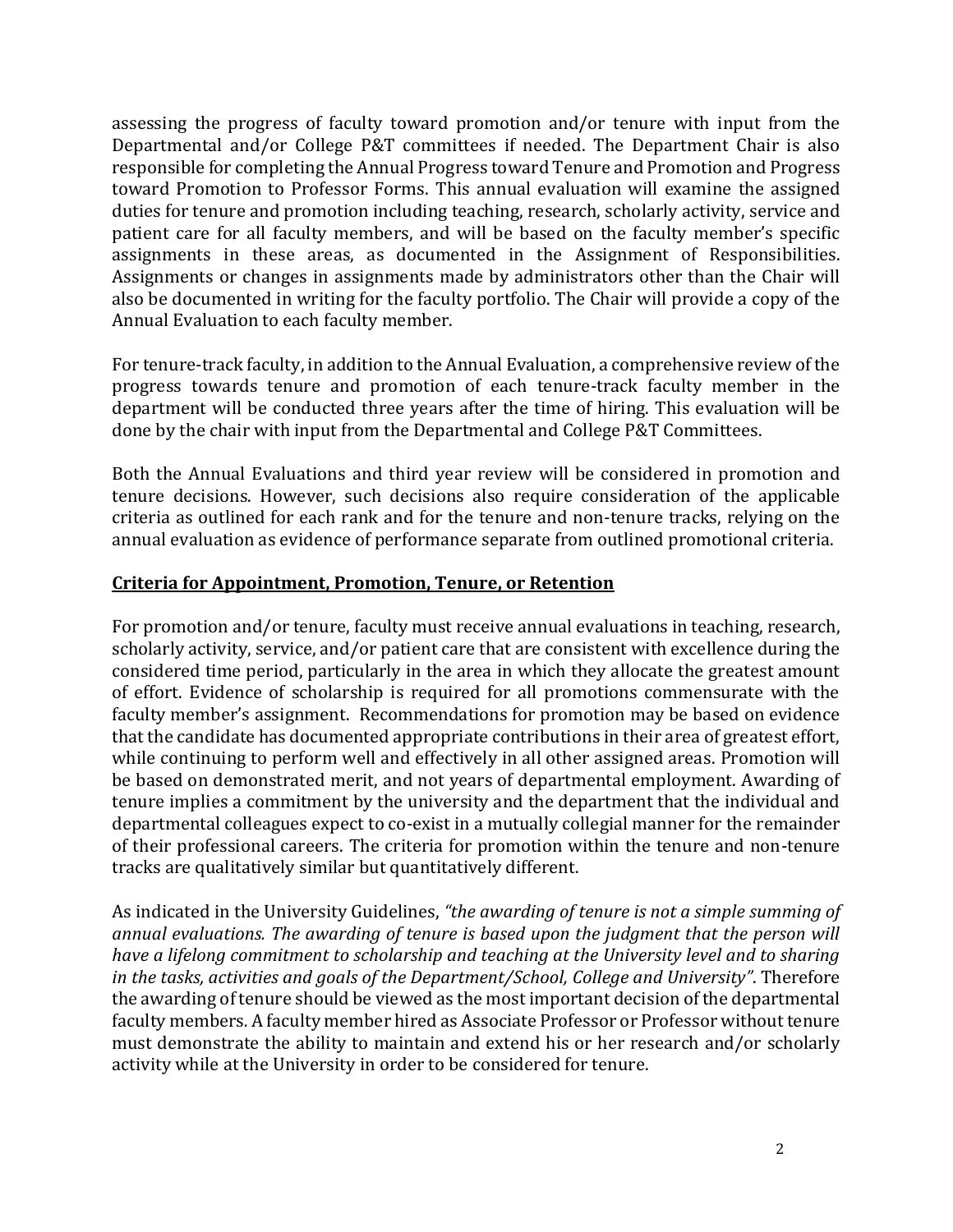## **TENURE TRACK**

#### **Assistant Professor (Tenure Track)**

The criteria for promotion to the rank of Assistant Professor include:

- A. A doctoral degree (Ph.D., M.D., D.O., Ed.D. or equivalent terminal degree) with successful completion of a postgraduate training program, ABMS or AOA board certification or board eligibility in a clinical discipline or the equivalent for non-M.D. specialists; and a major commitment to teaching, research and/or clinical service.
- B. Evidence of the ability to be an effective teacher and carry out research and/or scholarly activity.
- C. Demonstrated interest in being a productive and collegial professional in the field of medicine, medical education and/or science.
- D. The potential to serve the college, university and community in meaningful ways through contributions in teaching, research or scholarly activity, service, or patient care.

#### **Associate Professor (Tenure Track)**

In order to achieve promotion to the rank of Associate Professor a faculty member must demonstrate excellence in their area of greatest effort (teaching, research, scholarly activities, service, and/or patient care) and perform satisfactorily in all other areas of effort as outlined in their annual Assignment of Responsibilities. Evidence of such performance in assigned areas should be reflected in the majority of annual reviews over the duration of the review period.

Examples of excellence required to achieve promotion to the level of Associate Professor include but are not limited to the items listed below. Additional examples that demonstrate excellence in the various areas are provided in **Appendix A**.

A. **Teaching:** Candidates must show they are effective in teaching and committed to the department's goal of quality instruction. Teaching activities can include direct teaching through lectures or small groups, curriculum development or revision, advising and mentoring, educational leadership and administration and learner assessment. Faculty members are expected to participate in leadership activities that transform programs and advance the field at the local and regional level. Evidence of achievement in this category includes responsibility for design, organization, coordination, and evaluation of a high-quality course or series of lectures, developing innovative evaluation strategies and dissemination of educational innovations, including curriculum development and new teaching materials. To achieve effective performance in teaching, candidates must demonstrate a scholarly approach to the education mission as broadly defined by examples provided in Appendix A, and/or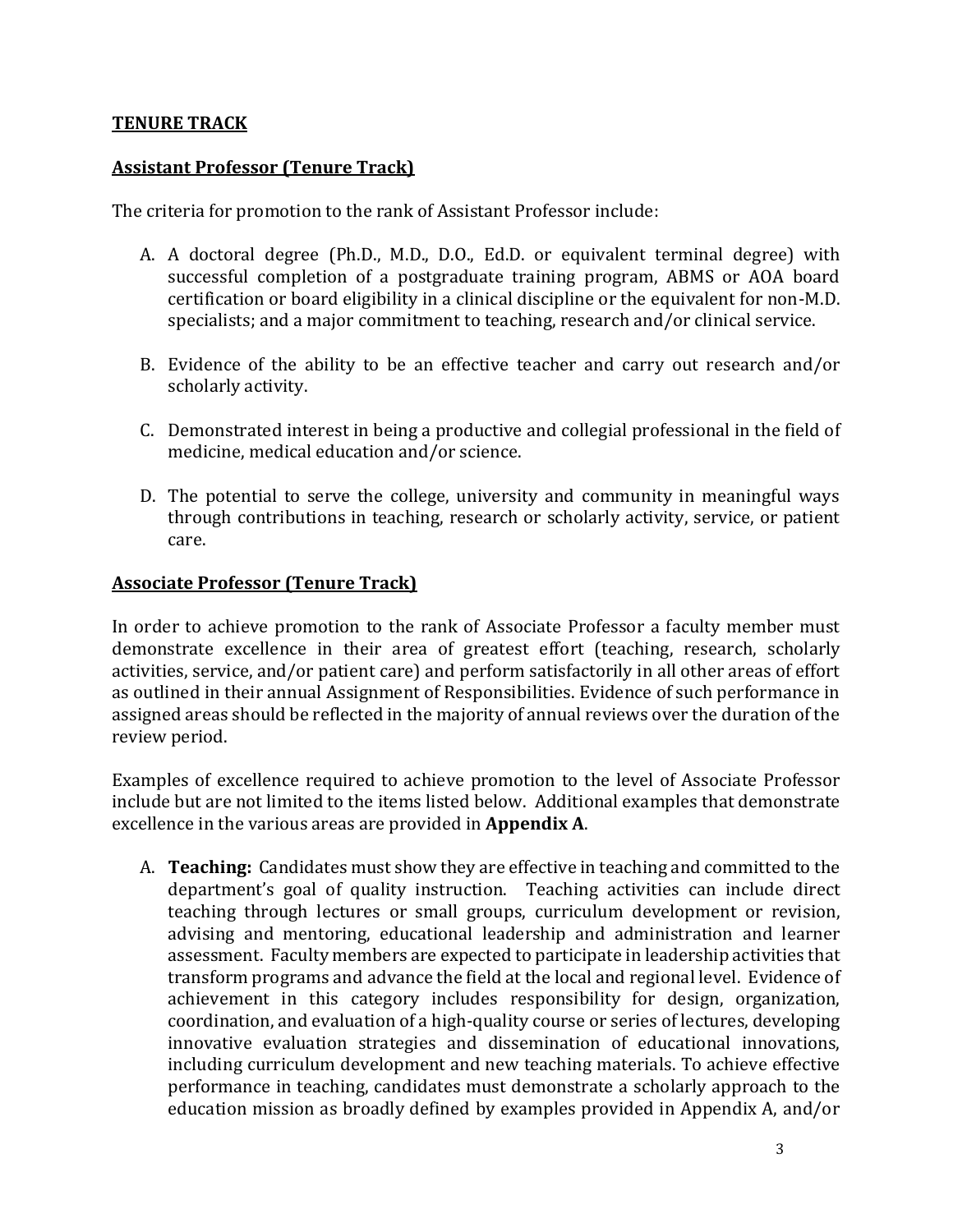the University Promotion and Tenure Guidelines.

- B. **Research:** Candidates must show they are effective in and committed to high quality research activity as evidenced by regional or national reputation. Research activity can take many forms including basic science research, translational research, clinical research, educational research, and quality improvement or health systems research. Independent and original investigation recognized by peers may include external funding of investigator-initiated hypothesis-oriented research projects (NIH, NSF, AHA, ACS etc). Evidence of scholarship in this category also includes publications or original substantive work in peer-reviewed journals and invited lectures. To achieve effective performance in research, candidates may demonstrate such support from recognized federal and state agencies, corporations and/or foundations over a period of time.
- C. **Scholarly Activity:** Candidates must show they are effective in and committed to performing high quality scholarly activity. Scholarly activity includes basic and applied research, published works, creation of innovative teaching and clinical materials or procedures, and other original contributions to the health science knowledge base. Some examples of achievement in this area include authorship of scholarly publications including peer-reviewed publications and media, scientific or teaching honors and awards, presentations at meetings or other institutions, and serving as a manuscript reviewer or on the editorial board of a scientific journal. To achieve effective performance in scholarly activity, candidates must demonstrate a scholarly approach to their work as broadly defined by examples provided in Appendix A, and/or the University Promotion and Tenure Guidelines.
- D. **Service:** Candidates must show they are effective in and committed to the department's mission of service within the College of Medicine and University as well as to the community and profession. Examples of effective service include but are not limited to: active participation in the governance of professional organizations, engaging in the review of research grants for federal agencies or private foundations, serving or leading departmental, college, or university-wide committees and initiatives, commendable participation in community service or other volunteer activities. To achieve effective performance in service, candidates must demonstrate commitment toward supporting the department, College's or University's missions as broadly defined by examples provided in Appendix A, and/or the University Promotion and Tenure Guidelines.
- E. **Patient Care:** Candidates must show they are effective in their clinical skills and the provision of patient-centered care. Examples of effective performance include but are not limited to providing clinical innovations, developing clinical research and/or programs that are locally and/or nationally distinctive and/or participating in programs that measurably improve patient outcomes. To achieve effective performance, candidates must demonstrate high-quality, evidence-based patient care and clinical teaching. Other distinctive performance may include developing and/or participating in clinical programs that could potentially improve patient outcomes or access to care.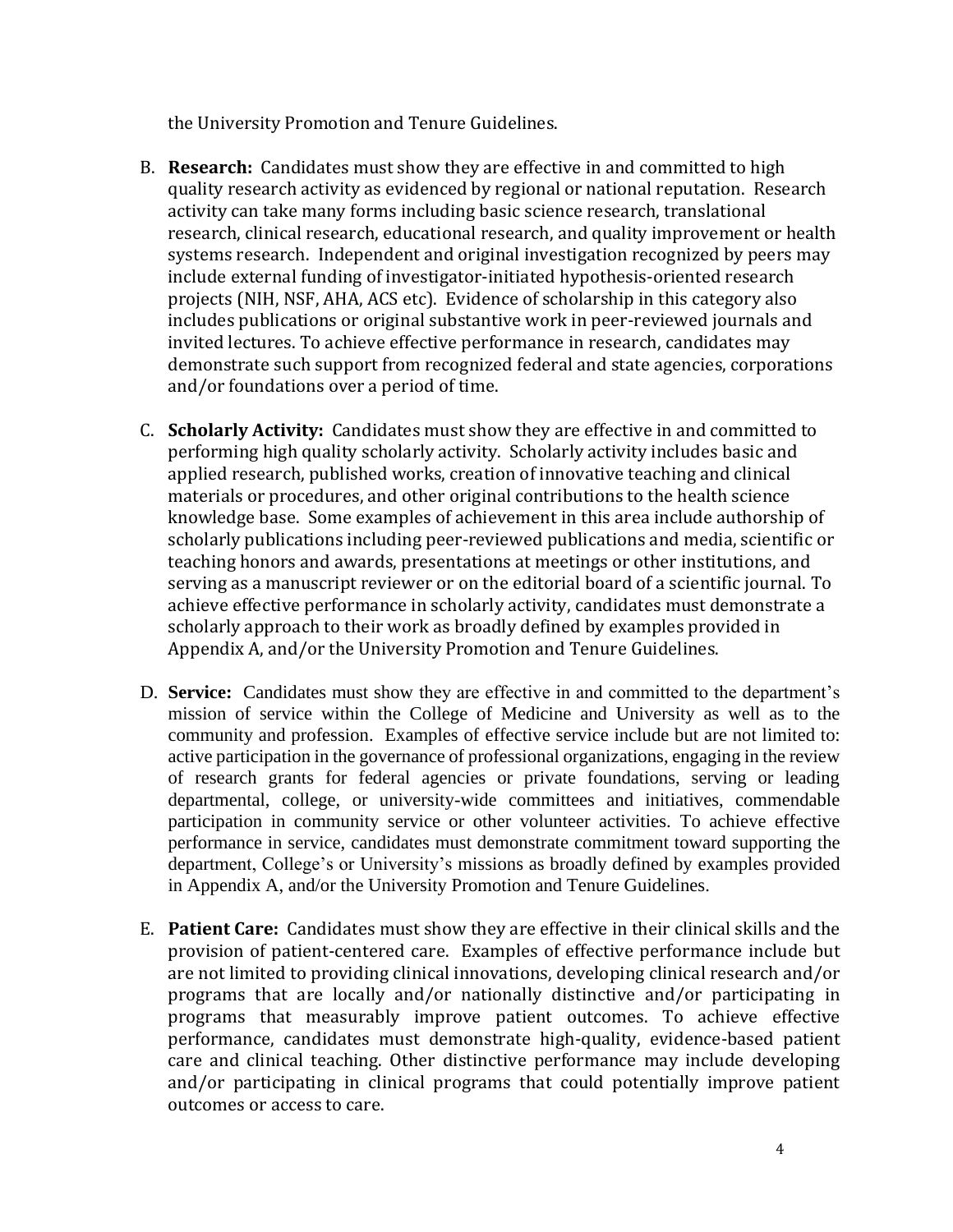## **Professor (Tenure Track)**

Promotion to Professor is largely based on accomplishments since promotion to Associate Professor, and the candidate's portfolio should demonstrate scholarly achievements since that time.

In order to achieve promotion to the rank of Professor a faculty member must demonstrate distinction in their area of greatest effort (teaching, research scholarly activities, service, and/or patient care), and distinction in research and other appropriate forms of scholarly and creative activity. The faculty member must also perform satisfactorily in all other areas of effort as outlined in their annual Assignment of Responsibilities. Evidence of such performance in assigned areas should be reflected in a substantial majority of annual reviews over the duration of the review period.

Examples of distinction that are required to achieve promotion to the level of Professor include, but are not limited to, the items listed below. Additional examples of distinctive performance in the various areas are provided in **Appendix A**.

- A. **Teaching:** Candidates must demonstrate distinction in teaching, and model commitment to the department's goal of quality instruction. Teaching activities can include direct teaching through lectures or small groups, curriculum development or revision, advising and mentoring, educational leadership and administration and learner assessment. Faculty members are expected to participate in leadership activities that transform programs and advance the field in the national or international arena. Evidence of distinctive achievement in this category includes responsibility for design, organization, coordination, and evaluation of a high quality course or series of lecture, developing innovative evaluation strategies and dissemination of educational innovations, including curriculum development and new teaching materials.
- B. **Research:** Candidates must show that they are distinctive in and committed to high quality research activity. Research activity can take many forms including basic science research, translational research, clinical research, educational research, and quality improvement or health systems research. Independent and original investigation recognized by peers may include external funding of investigatorinitiated hypothesis-oriented research projects (NIH, NSF, AHA, ACS etc.). Evidence of distinctive scholarship in this category also includes publications in peer-reviewed journals and media and invited lectures. For faculty whose area of greatest effort is in research, promotion to Professor can include a history of sustained funding as evidenced by grant or contract support during the majority of years in the review period.
- C. **Scholarly Activity:** Candidates must show they are distinctive in and committed to performing high quality scholarly activity. Scholarly activity includes basic and applied research, published works, creation of innovative teaching and clinical materials or procedures, patents, and other original contributions to the health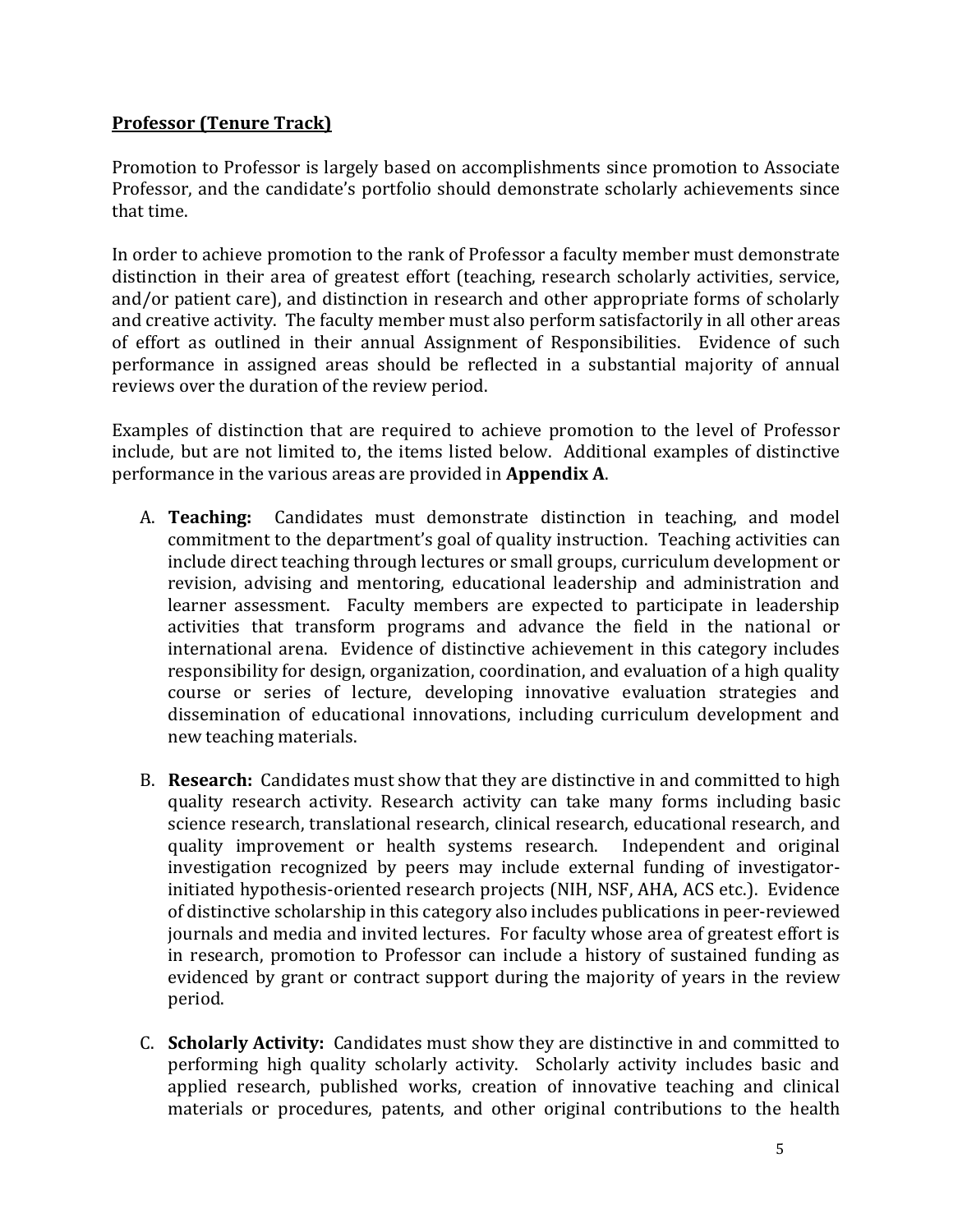science knowledge base. Some examples of distinctive achievement in this area include authorship of scholarly publications including peer-reviewed publications and media, scientific or teaching honors and awards, presentations at national or international meetings or other institutions, and serving as a manuscript reviewer or on the editorial board of a scientific journal, or member of a Data Safety and Monitoring Board.

D. **Service:** Candidates must show they are distinctive in and committed to the department's mission of service within the College of Medicine and University as well as to the community and profession. Examples of distinctive service include: active participation in the governance of professional organizations, engaging in the review of research grants, serving or leading departmental, college, or university-wide committees and initiatives, commendable participation in community service or other volunteer activities.

E. **Patient Care:** Candidates must show they are distinctive in their clinical skills, provide clinical innovations, develop clinical research and/or programs that are nationally and/or internationally distinctive and participate in programs that measurably improve patient outcomes.

When applying for promotion, faculty members are expected to follow the university guidelines for preparation of portfolio materials including letters from referees outside of the university. The following should be included:

- At least 3letters from referees outside of the university at or above the rank to which the candidate is being promoted, who are acceptable to the Chair (based on expertise in the candidate's area). These should not come from persons closely identified with the candidate (such as graduate advisors and post-doctoral mentors) so as to be objective. The list of potential reviewers should be compiled by the Chair in consultation with senior faculty in the candidate's area of expertise (Associate or Full Professors). These consultants may be faculty in the Department, or in other university departments if expertise within the department is not available. The list of potential referees will be provided in writing to the candidate, who will review this list for conflict of interest, or evidence that the reviewers do not have sufficient expertise in the candidate's field, and are therefore not qualified.
- Up to 2 letters from research collaborators, advisors, mentors, mentees, students or colleagues at FAU may also be included in *addition* to the 5 outside letters.

# **NON-TENURE TRACK (CLINICIAN AND/OR EDUCATOR)**

## **Assistant Professor (Non-Tenure Track)**

The criteria for promotion to the rank of Assistant Professor include: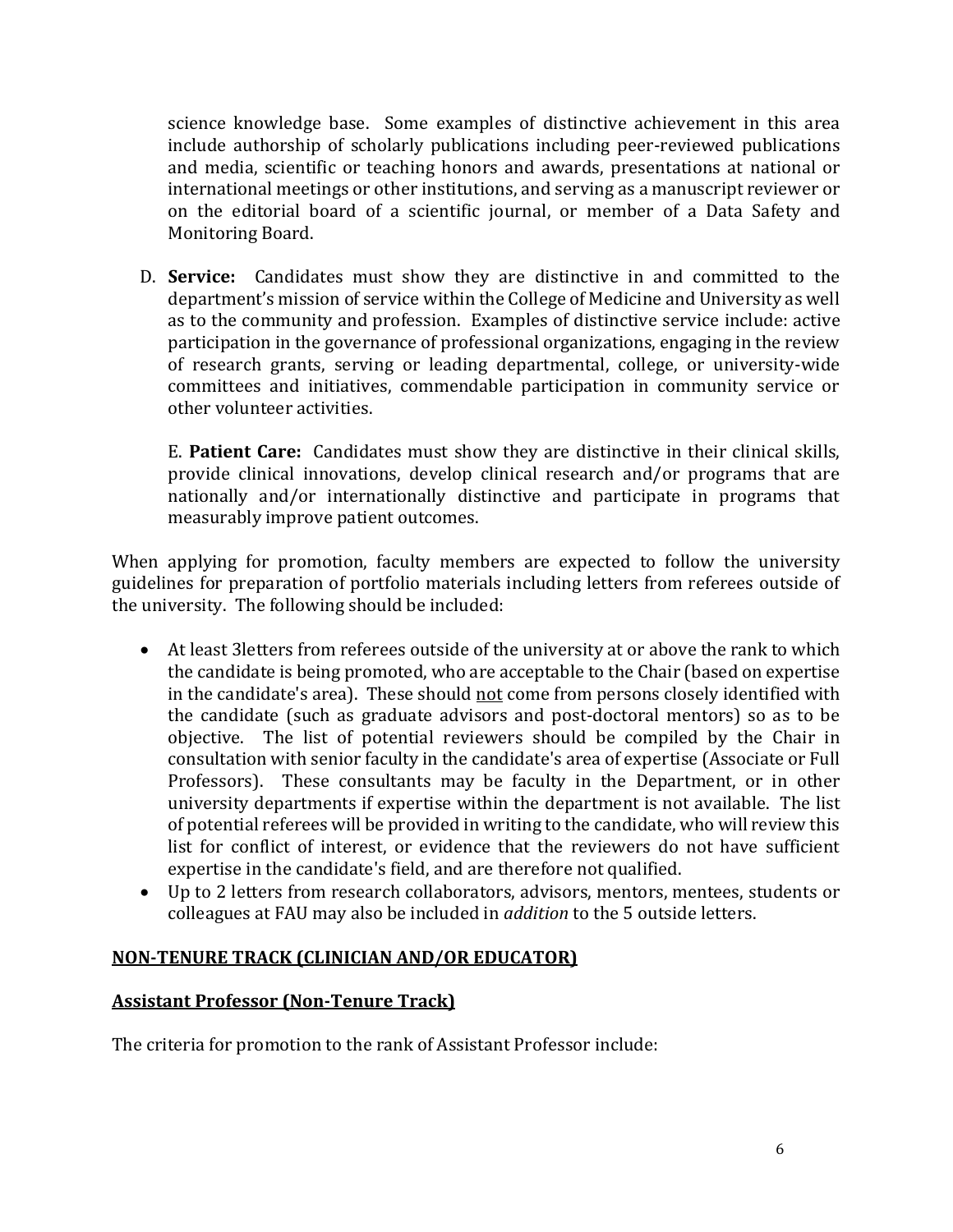- A. A doctoral degree (Ph.D., M.D., D.O., Ed.D. or equivalent terminal degree) with successful completion of a postgraduate training program, ABMS or AOA board certification or board eligibility in a clinical discipline or the equivalent for non-M.D. specialists; and a major commitment to teaching, research and/or clinical service.
- B. Evidence of the ability to be an effective teacher and carry out research and/or scholarly activity.
- C. Demonstrated interest in being a productive and collegial professional in the field of medicine, medical education and/or science.

## **Associate Professor (Non-Tenure Track)**

In order to achieve promotion to the rank of Associate Professor a faculty member must demonstrate excellence in their area of greatest effort (teaching, research, scholarly activities, service, and/or patient care) and perform satisfactorily in all other areas of effort as outlined in their annual Assignment of Responsibilities. Evidence of excellent performance in assigned areas should be reflected in the substantial majority of annual reviews over the duration of the review period.

Examples of excellent performance to achieve promotion to the level of Associate Professor include but are not limited to the items listed below. Additional examples that demonstrate excellence in the various areas are provided in **Appendix A**.

- A. **Teaching:** Candidates must show that they are effective in teaching and committed to the department's goal of quality instruction. Teaching activities can include direct teaching through lectures or small groups, curriculum development or revision, advising and mentoring, educational leadership and administration and learner assessment. Faculty members are expected to participate in leadership activities that transform programs and advance the field through at the local or regional level. Evidence of scholarship in this category includes responsibility for design, organization, coordination, and evaluation of a high quality course or series of lecture, developing innovative evaluation strategies and dissemination of educational innovations, including curriculum development and new teaching materials.
- B. **Research:** Candidates must show they are effective in and committed to high quality research activity. Research activity can take many forms including basic science research, translational research, clinical research, educational research, and quality improvement or health systems research. Independent and original investigation recognized by peers may include external funding of investigator-initiated hypothesis-oriented research projects (NIH, NSF, AHA, ACS etc.). Evidence of scholarship in this category also includes publications or original substantive work in peer-reviewed journals and media and invited lectures.
- C. **Scholarly Activity:** Candidates must show they are effective in and committed to performing high quality scholarly activity. Scholarly activity includes basic and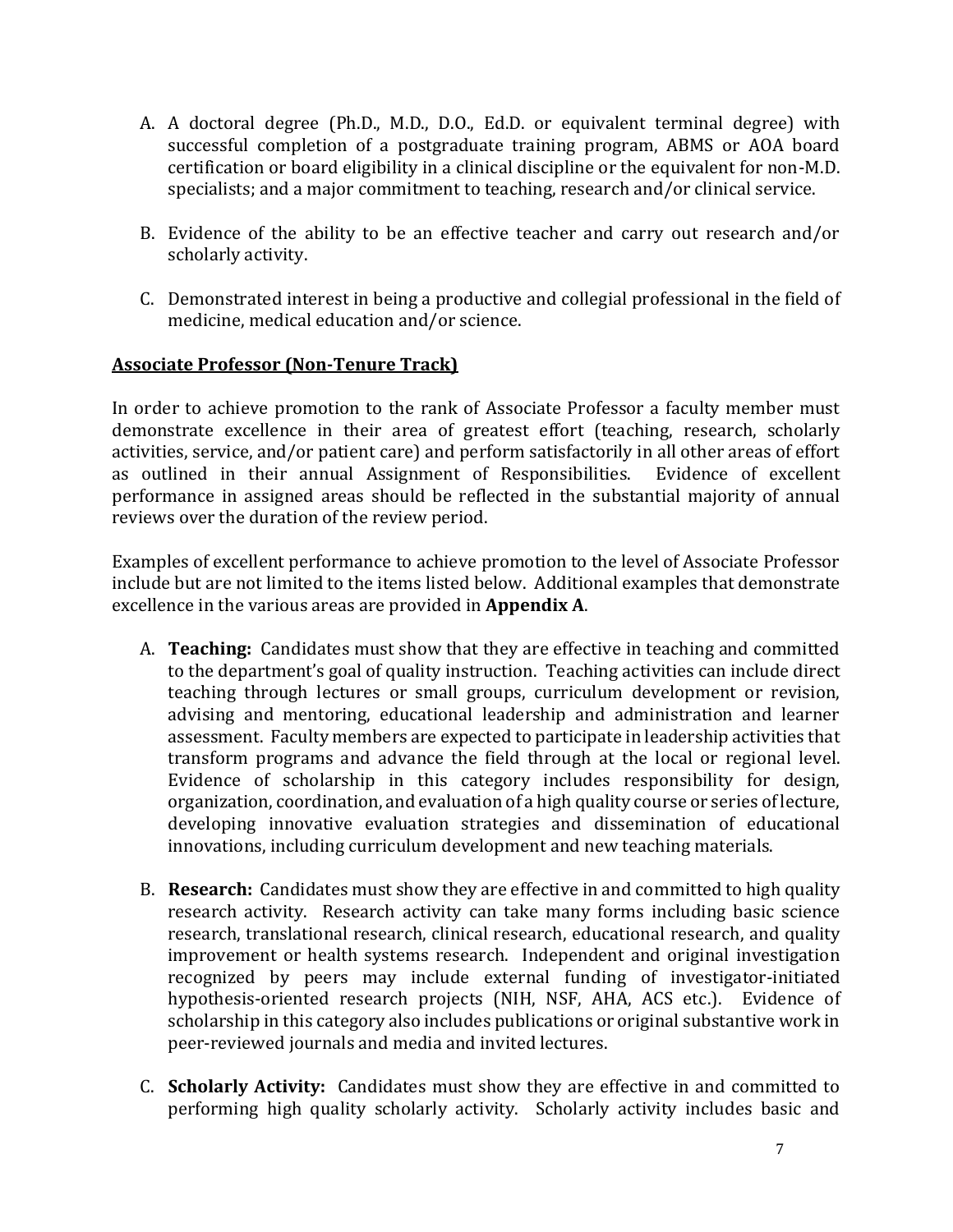applied research, published works, creation of innovative teaching and clinical materials or procedures, and other original contributions to the health science knowledge base. Some examples of achievement in this area include: authorship of scholarly publications, including peer-reviewed publications and media, scientific or teaching honors and awards, presentations at meetings or other institutions, and serving as a manuscript reviewer or on the editorial board of a scientific journal.

- D. **Service:** Candidates must show they are effective in and committed to the department's mission of service within the College of Medicine and University as well as to the community and profession. Examples of outstanding service include but are not limited to: active participation in the governance of professional organizations, engaging in the review of research grants, serving or leading departmental, college, or university-wide committees and initiatives, commendable participation in community service or other volunteer activities.
- E. **Patient Care:** Candidates must show they are effective in their clinical skills and the provision of evidence-based patient-centered care. Examples of outstanding performance include but are not limited to providing clinical innovations, developing clinical research and/or programs that are locally and/or nationally distinctive and/or participating in programs that measurably improve patient outcomes.

## **Professor (Non-Tenure Track)**

Promotion to Professor is largely based on accomplishments since promotion to Associate Professor, and the candidate's portfolio should demonstrate scholarly achievements since that time.

In order to achieve promotion to the rank of Professor a faculty member must demonstrate distinction in their area of greatest effort (teaching, research scholarly activities, service, and/or patient care) and perform satisfactorily in all other areas of effort as outlined in their annual Assignment of Responsibilities. Evidence of distinctive performance in assigned areas should be reflected in the substantial majority of annual reviews over the duration of the review period.

Examples of distinction to achieve promotion to the level of Professor include, but are not limited to, the items listed below. Additional examples of distinctive performance in the various areas are provided in **Appendix A**.

A. **Teaching:** Candidates must demonstrate distinction in teaching and commitment to the department's goal of quality instruction. Teaching activities can include direct teaching through lectures or small groups, curriculum development or revision, advising and mentoring, educational leadership and administration and learner assessment. Faculty members are expected to participate in leadership activities that transform programs and advance the field in the national or international arena. Evidence of achievement in this category includes responsibility for design, organization, coordination, and evaluation of a high quality course or series of lecture,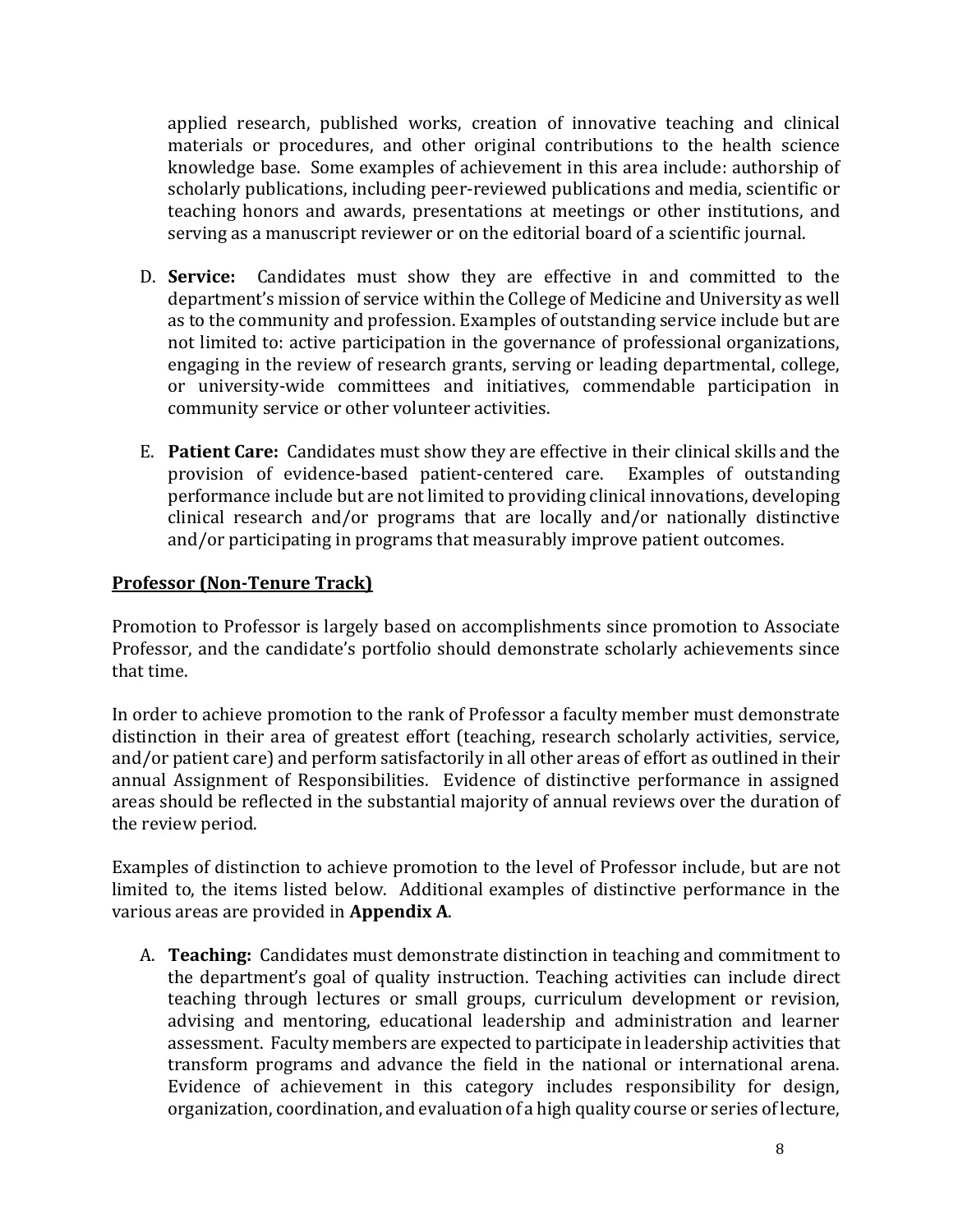developing innovative evaluation strategies and dissemination of educational innovations, including curriculum development and new teaching materials.

- B. **Research:** Candidates must show they are distinctive in and committed to high quality research activity. Research activity can take many forms including basic science research, translational research, clinical research, educational research, and quality improvement or health systems research. Independent and original investigation recognized by peers may include external funding of investigatorinitiated hypothesis-oriented research projects (NIH, NSF, AHA, ACS etc.). Evidence of scholarship in this category also includes publications or original substantive work in peer-reviewed journals and media and invited lectures.
- C. **Scholarly Activity:** Candidates must show they are distinctive in and committed to performing high quality scholarly activity. Scholarly activity includes basic and applied research, published works, creation of innovative teaching and clinical materials or procedures, and other original contributions to the health science knowledge base. Some examples of achievement in this area include authorship of scholarly publications including peer-reviewed publications and media, scientific or teaching honors and awards, presentations at meetings or other institutions, and serving as a manuscript reviewer or on the editorial board of a scientific journal.
- D. **Service:** Candidates must show they are distinctive in and committed to the department's mission of service within the College of Medicine and University as well as to the community and profession. Examples of exceptional service include: active participation in the governance of professional organizations, engaging in the review of research grants, serving or leading departmental, college, or university-wide committees and initiatives, commendable participation in community service or other volunteer activities.
- E. **Patient Care:** Candidates must show they are distinctive in their clinical skills, provide clinical innovations, develop clinical research and/or programs that are nationally and/or internationally distinctive and participate in programs that measurably improve patient outcomes.

When applying for promotion, faculty members are expected to follow the university guidelines for preparation of portfolio materials including letters from referees outside of the university. The following should be included:

• At least 3 letters from referees outside of the university at or above the rank to which the candidate is being promoted, who are acceptable to the Chair (based on expertise in the candidate's area). These should not come from persons closely identified with the candidate (such as graduate advisors and post-doctoral mentors) so as to be objective. The list of potential reviewers should be compiled by the Chair in consultation with senior faculty in the candidate's area of expertise (Associate or Full Professors). These consultants may be faculty in the department, or in other university departments if expertise within the department is not available. The list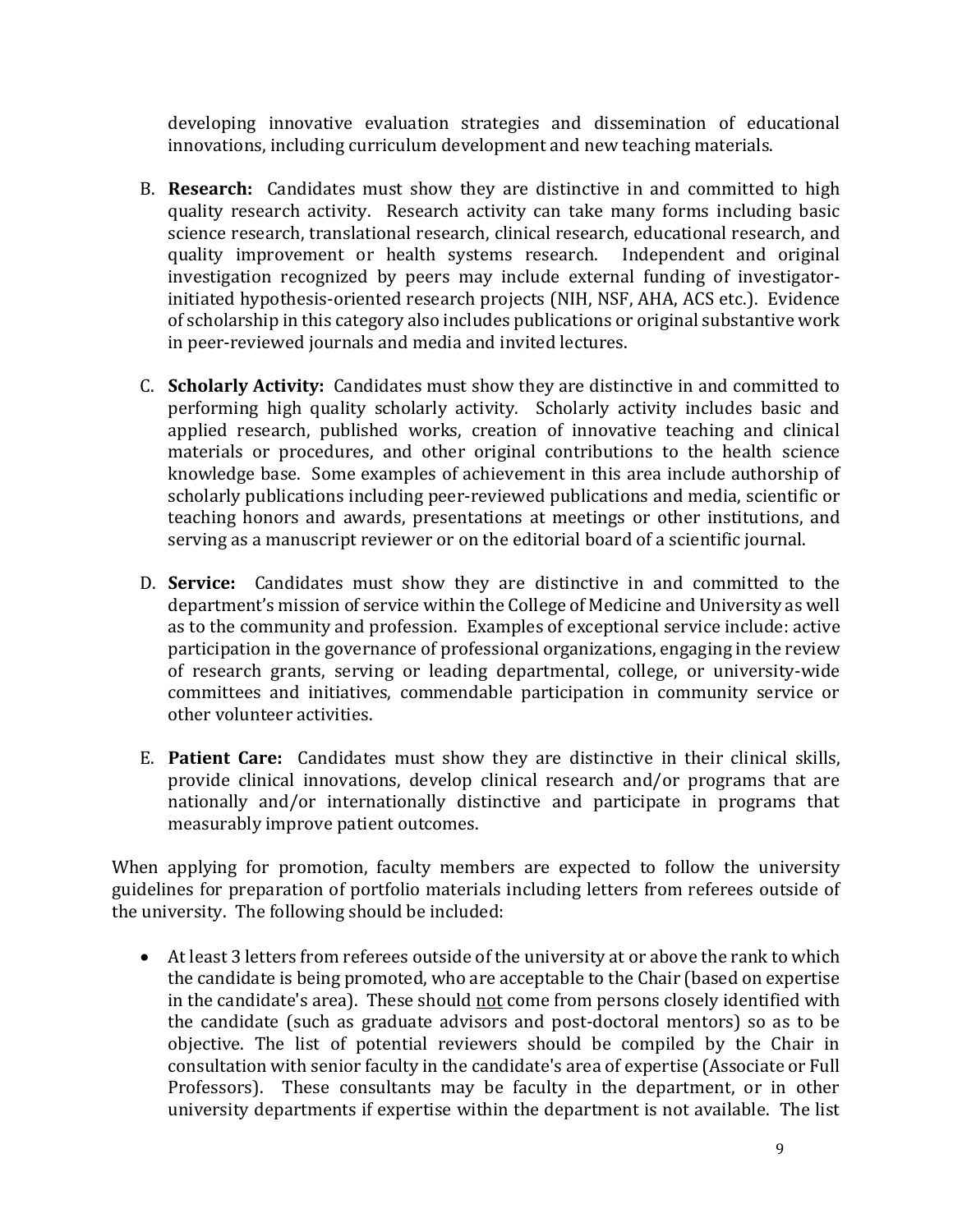of potential referees will be provided in writing to the candidate, who will review this list for conflict of interest, or evidence that the reviewers do not have sufficient expertise in the candidate's field, and are therefore not qualified.

• Up to 2 letters from research collaborators, advisors, mentors, mentees, students or colleagues at FAU may also be included in *addition* to the 5 outside letters.

## **RESEARCH FACULTY (Non-Tenure Earning)**

## **Assistant Research Professor**

Candidates are required to hold a Ph.D. or terminal degree in their area of expertise, and have at least 3 years of post-graduate research experience at the university level. Research activity will be demonstrated by publications in peer- reviewed journals or chapters/textbooks, and presentations at national or international meetings. Professional service, such as serving as a manuscript reviewer for journals, will also be considered. Candidates are expected to have participated in the research training of undergraduate and/or graduate students.

Candidates are expected to provide at least 3 letters of reference from experts in their field of research that address the research accomplishments of the candidate during their postdoctoral work. These can include letters from post-doctoral advisors and research collaborators.

## **Associate Research Professor**

Candidates must have met the requirements described above, and show additional evidence of exceling in assigned research activities since appointment to Assistant Research Professor.

Evidence of achievement may include a consistent record of peer-reviewed publications, presentations at national or international meetings, and professional activities such as manuscript review and participation in the organization of meetings/symposia. Participation in the development and submission of grant proposals that result in extramural grant awards will be given significant weight in the decision for promotion to Associate Research Professor, particularly if the candidate is a Co-Investigator, Co-PI, or PI on such an award. A consistent record of contributing to undergraduate and/or graduate research education through supervision of student research and service on student thesis committees is also expected.

Candidates are required to provide at least *3* outside letters from experts in their discipline that address the research accomplishments of the candidate. For faculty supported on research grants to tenured faculty, one additional of letter must come from their supervising faculty member.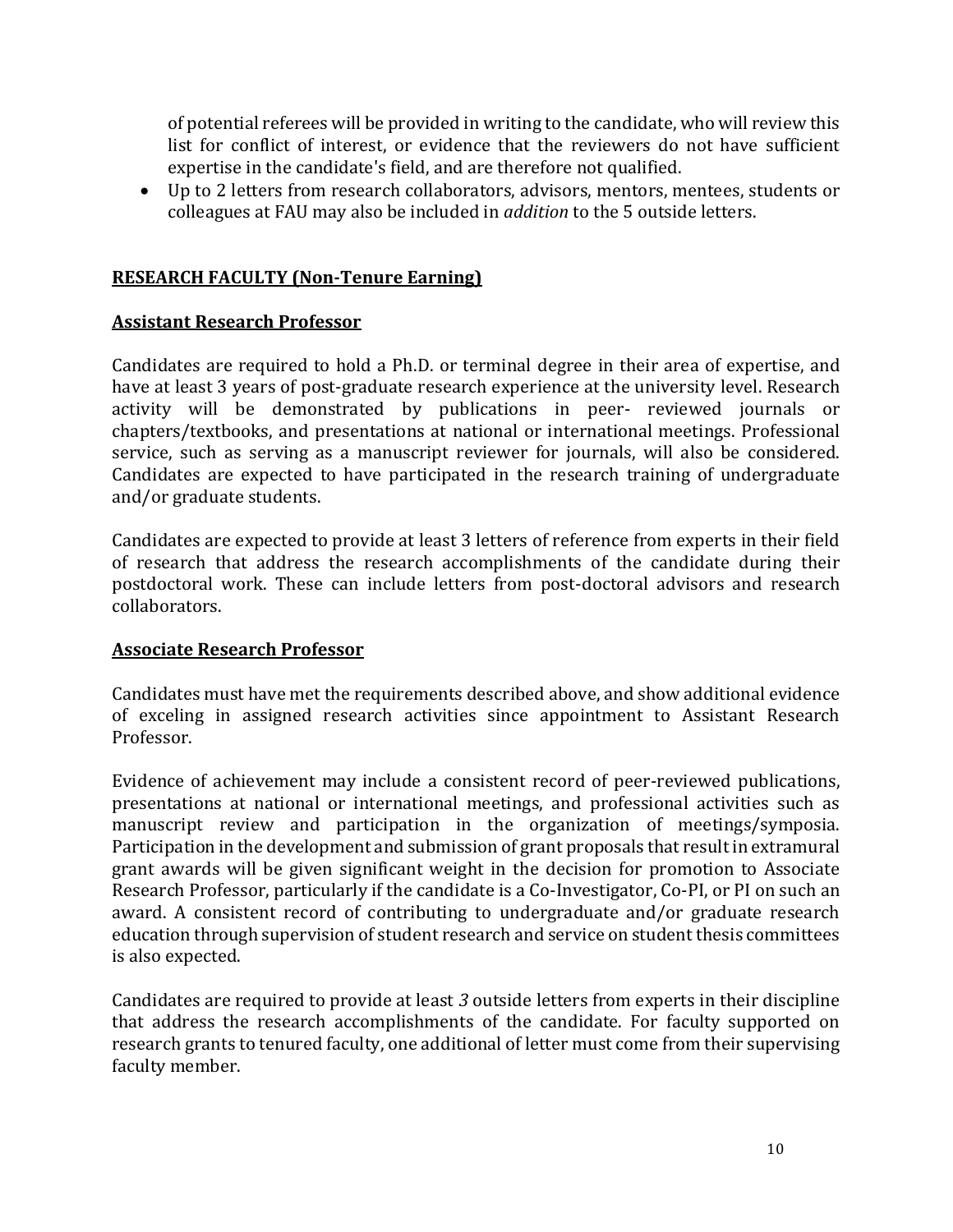## **Research Professor**

Candidates must have met the criteria described above, and demonstrate additional evidence of exceling in assigned research activities since appointment to Associate Research Professor.

Significant achievement in independent research is the primary consideration. The most significant factor will be demonstrated success in obtaining extramural research grants as an independent Principal Investigator. The candidate is additionally expected to have established a national/international reputation, with a strong record of peer-reviewed publications or publications of chapters/textbooks, and a record of presentations at other institutions and national/international meetings. Professional service as a member of an editorial board or grant review panel, as an officer in a professional organization, and in organizing meetings or symposia will also be considered. A consistent record of training research students is expected, as is service on student thesis and dissertation committees. Additional service or leadership contributions to the University are also expected, particularly those that contribute to the University research mission.

Candidates are required to provide at least 3 letters (though more than 3 is recommended) from experts in their field that address the research accomplishments of the candidate. These letters must come from referees at the rank of Professor, from outside this university, who are not associated with the candidate.

Outside reviewers will be selected as described above for tenure-track faculty. Internal letters may be included in addition to the external letters.

# **MEDICAL LIBRARIAN (Non-Tenure Earning)**

The criteria for promotion correspond with those described in the FAU Libraries Procedures and Guidelines for Promotion of Librarians. Ranks of Medical Librarian faculty parallel those of other members of College faculty: Assistant, Associate and Medical Librarian.

# **Criteria for Promotion Specific to Rank**

## **Assistant Medical Librarian**

The criteria for appointment at the rank of Assistant Medical Librarian include:

- A. A master's degree in library science from an ALA-accredited institution and at least two years of experience as a professional librarian or equivalent after completing the master's degree.
- B. A record of productive scholarship and scholarly activity demonstrating university or local prominence is preferred, i.e., participation in peer-reviewed publications, presenting at meetings, and service on committees, with demonstrated potential for future research/scholarly/creative contributions.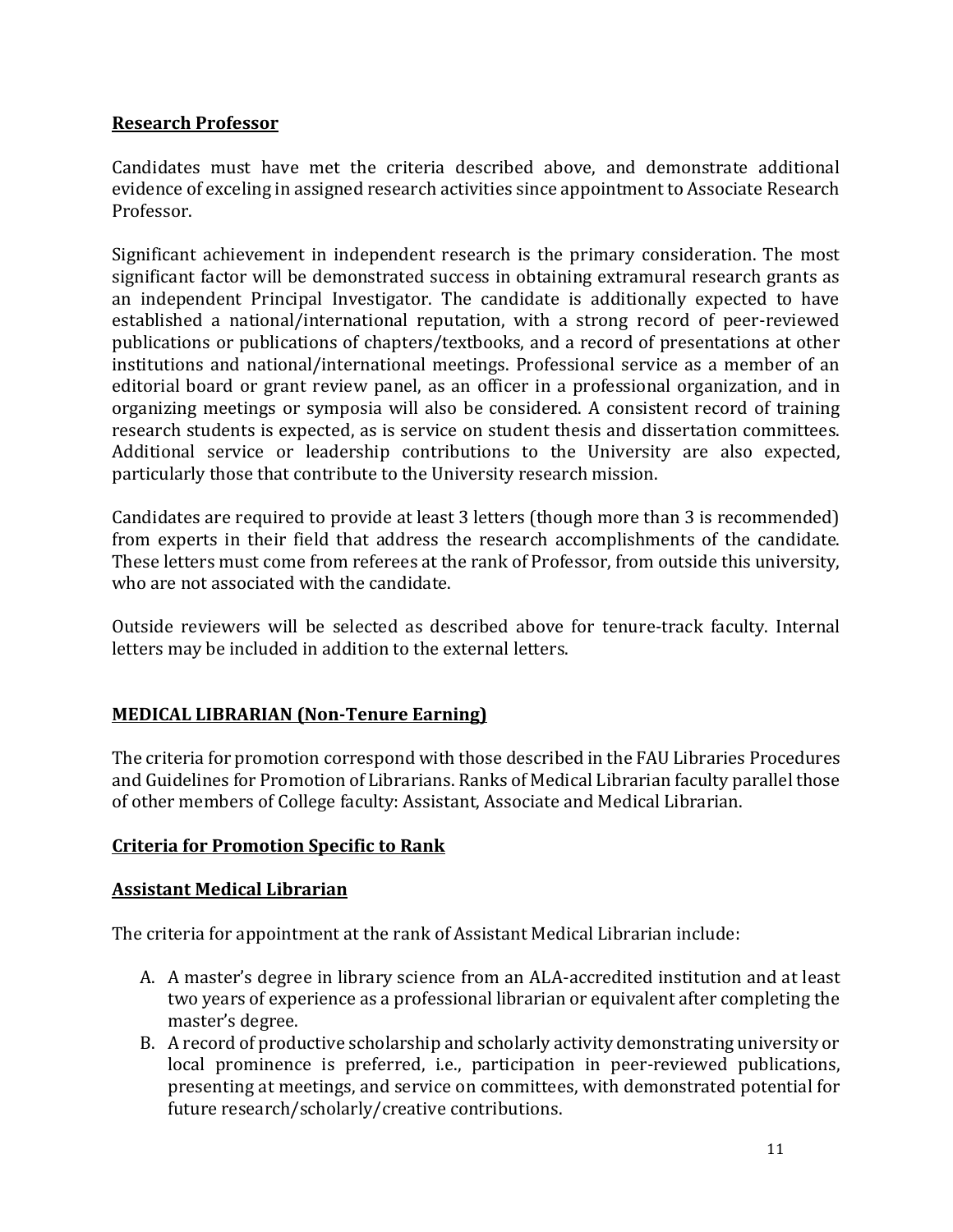C. Demonstrated interest in being a productive and collegial professional in the library profession.

# **Associate Medical Librarian**

The criteria for promotion or appointment at the rank of Associate Medical Librarian include:

- A. A minimum of five years FTE (full-time equivalent) experience after receiving the appropriate master's degree, at least two of which must be in rank at Florida Atlantic University if seeking promotion. Completion of time requirements must be fulfilled by the time the promotion becomes effective, which is the beginning of the contractual year following the promotion process.
- B. Established a documented record of effective job performance as shown in the annual evaluation form, including areas such as job knowledge, dependability, initiative, and professional attitude. Must show capacity to exercise the fully developed skills expected at the Associate Medical Librarian level.
- C. Demonstrated substantial contribution with evidence of enhanced responsibility, continued growth, and strong commitment to the library, the College and the institution, or to library professional organizations.
- D. Achievement of a high level of expertise to advance the goals of the College, the University, and the profession. Medical librarians at this rank are expected to exercise significant professional judgment and provide evidence of a substantial degree of leadership.
- E. Evidence of distinction and commitment significantly beyond the degree expected of an assistant medical librarian in scholarship, research, and/or creative endeavors, with notable contributions to the advancement of librarianship and increasing service to the College, University and community.

## **Medical Librarian**

The criteria for promotion to the rank of Medical Librarian is predicated upon mastery of the qualities described for an associate university librarian. Medical librarians at this rank show evidence of superior performance at the highest levels of professional responsibility.

- A. Serve a minimum of eight years FTE experience after receiving the appropriate master's degree. Completion of time requirements must be fulfilled by the time the promotion becomes effective, which is the beginning of the contractual year following the promotion process.
- B. Established a documented record of exceptional job performance as shown in the annual evaluation form, including areas such as job knowledge, dependability, initiative, and professional attitude. Must show capacity to exercise the fully developed skills expected at the Medical Librarian level.
- C. Demonstrated exceptional contribution with evidence of enhanced responsibility, continued growth, and strong commitment to the College and the institution, or to library professional organizations.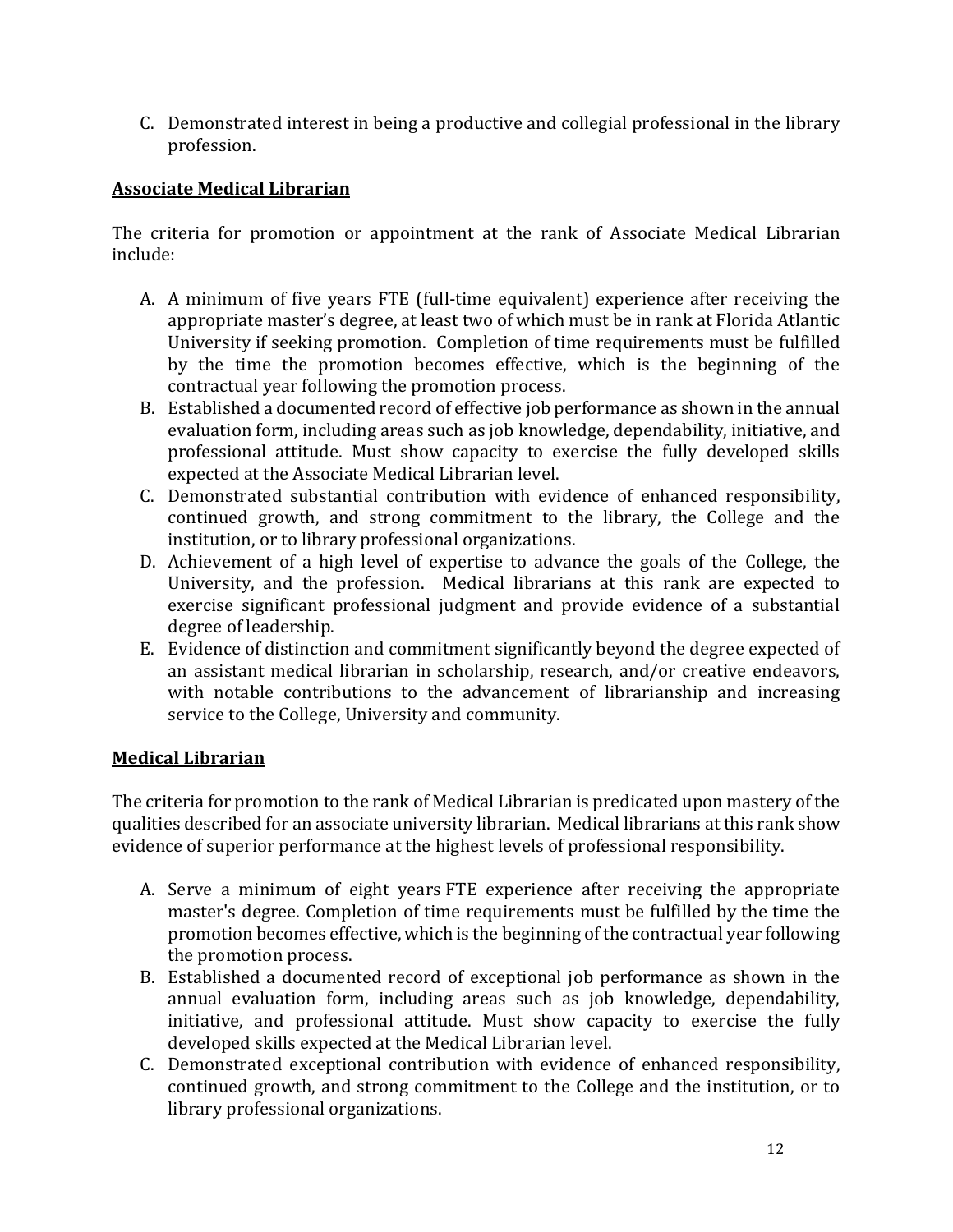- D. University librarians are expected to have achieved a superior level of expertise and have a demonstrated record of accomplishments to advance the goals of the College, the University, and the profession. Librarians at this rank are expected to exercise the highest level of professional judgment and provide evidence of long-standing leadership.
- E. Provide evidence of distinction and commitment in scholarship, research, and/or creative endeavors, with notable contributions to the advancement of librarianship and service to the College, University and community.
- F. Provide evidence of recognized distinction in *at least one* of the categories of librarianship, scholarship, or service. The candidate must provide evidence of distinctive achievement among peers in one's discipline or professional field at the national or international level. To demonstrate distinctive scholarship and research, the candidate should be on a trajectory of national and international scholastic development. Candidates must show that they are distinctive in and committed to performing high quality scholarly activity. Some examples of distinctive achievement in this area include authorship of scholarly publications including peer-reviewed publications and media, honors and awards, presentations at national or international meetings or other institutions. The candidate must show that they have undertaken an important research agenda, including grantsmanship, and are making demonstrable progress on that agenda. The candidate for Medical Librarian may be engaged in a leadership role for grant-writing activities as appropriate to the discipline. In addition, it is expected that the candidate will be professionally engaged and has disseminated their scholarship at national and international conferences since promotion to Associate Medical Librarian.

# **Criteria for Promotion Specific to Areas of Achievement**

The areas of achievement to be considered in the promotion process are as follows: Librarianship, Scholarship, Research, and/or Creative Endeavor, and Service.

# **A. Librarianship**

Librarianship is the most important criterion for medical library faculty in the College and is given the most weight in promotion decisions. Medical library faculty should demonstrate sustained growth and high-quality contributions in the area(s) of their core responsibilities. General characteristics expected of all medical library faculty regardless of job assignment include but are not limited to:

- Consistency in professional performance and effectiveness.
- Complex problems solving and attention to detail.
- Ability to organize work, produce results and improve services.
- Strong communication and decision-making skills.
- Awareness of current developments in the library profession and appropriate subject fields.
- Ability to apply professional principles and standards to local situations.
- Comprehensive understanding of College and University goals.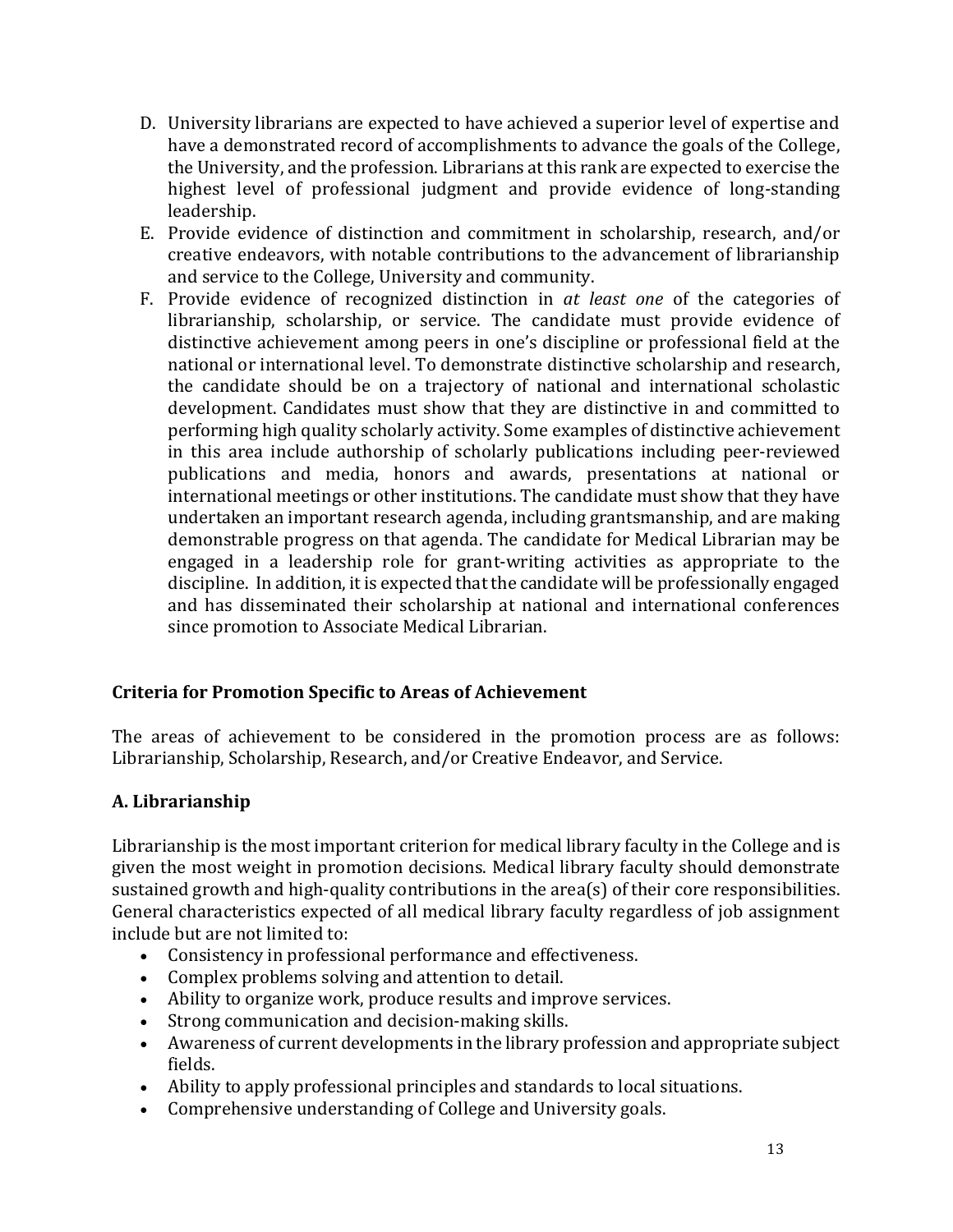- Flexibility to adapt to new technologies, acquire new skills and innovate.
- Ability to work successfully in a team environment and in a variety of library areas.
- Leadership and supervision (if assigned).
- Active participation in self-studies in all areas of College medical library operations.
- Perform training/instruction as assigned.

Medical libraries are complex information environments, and the responsibilities of medical library faculty vary markedly in their focus. As specialists, medical librarians are responsible for providing access to information, document delivery, collection development and preservation, digitization, technological expertise and support, bibliographic control and organization, instruction, reference, outreach, and administration and planning.

## **B. Scholarship, Research, and/or Creative Endeavor**

Medical library faculty are expected to establish and sustain a program of high-quality research and/or creative accomplishments appropriate to their core responsibilities and rank as based on the percentage of time allocated to research/writing in the librarian's annual assignment and which are consistent with the College's mission and goals. Scholarship is not evaluated on the basis of philosophical orientation nor the specific topic examined.

In addition, the scholarship, research, and/or creative activities of the candidate will be examined as an entire body of work. Criteria for evaluating the quality of a candidate's research, regardless of format, includes evidence of originality, breadth of dissemination, and impact on scholarship and/or practice in the candidate's field of research. Works that demonstrate a command of a subject, collect and analyze new data, undergo rigorous peer review prior to publication, and are widely disseminated are particularly important. When reviewing a candidate's promotion e-portfolio, it is important to take into

consideration that excellent performance or librarianship is the primary criterion, and professional development, research, and/or creativity and service are secondary. Medical librarians are 12- month faculty. The candidate's annual assignment will be reviewed and evaluated according to how much time is allocated by his/her supervisor for service and scholarship activities. This evaluation will be given merit when deciding the candidate's prospect for promotion.

The College values both collaboration and individual initiative. Although co-authored publications and presentations are valued, the candidate's e-portfolio should show some evidence of independent research or research where the candidate is lead author, particularly for candidates who are seeking promotion to the level of Medical Librarian.

Weight will be given to scholarship published in peer-reviewed publications.

## **Scholarship of Discovery:**

• Obtaining grants and other funding, such as fellowships, internships or study leaves, which benefit the College or librarianship.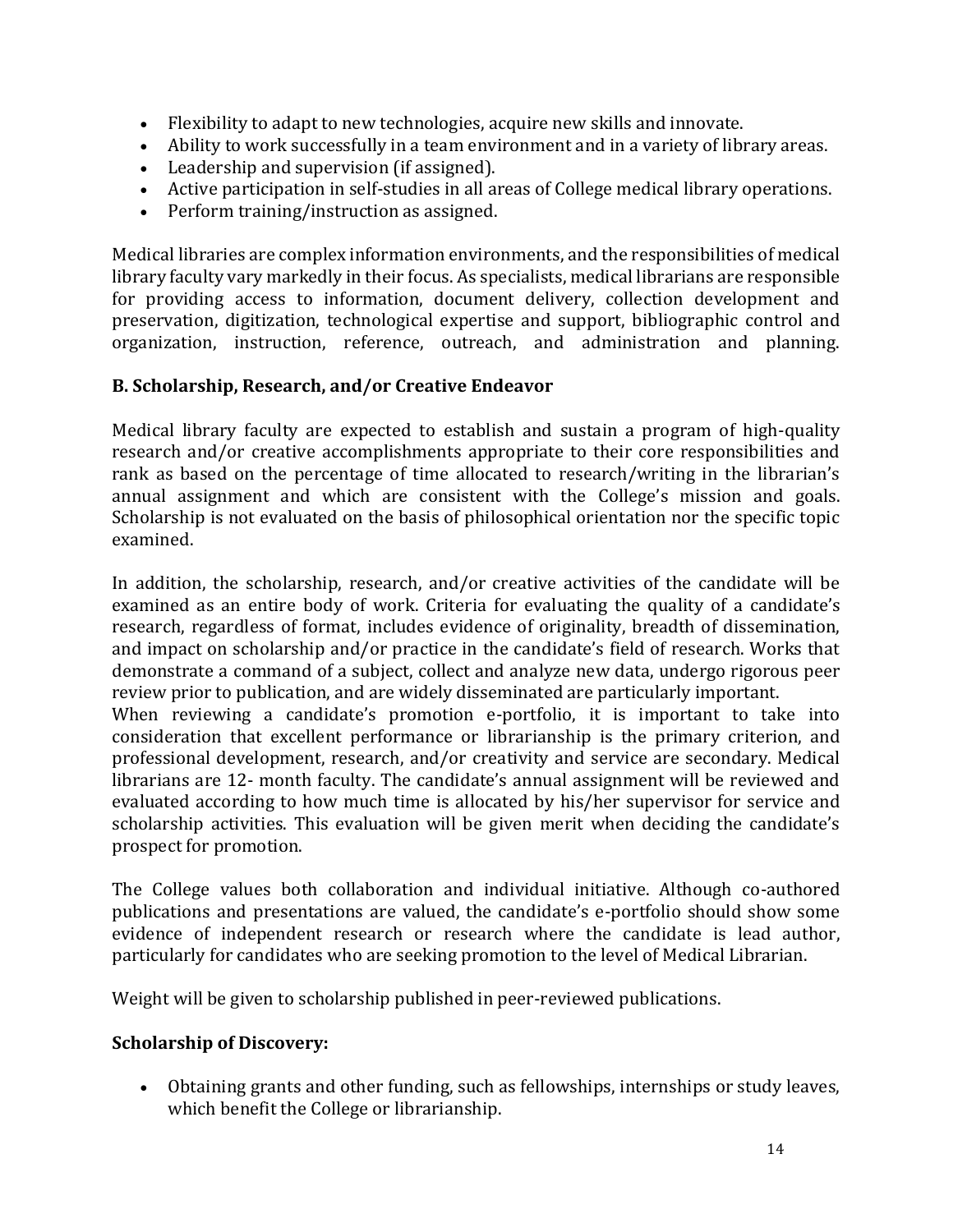- Assessment Studies.
- Developing original computer software or successful adaptations of software in collaboration with University Libraries for College library operations.

# **Scholarship of Integration:**

- Individual or leading peers in presentations, panel presentations, poster sessions, and exhibitions that have been invited, accepted or otherwise solicited by professional or scholarly organizations.
- Recruitment and marketing.

# **Scholarship of Application:**

- Scholarship published in peer reviewed journals and significant non-refereed journals, book chapters and books.
- Editorship or editorial contributions for scholarly publications.
- Completion of a dissertation or a thesis.
- Advanced study, such as for credit courses, additional degrees, or certification in a specialization.
- Self-education toward a specific goal agreed upon with the individual's supervisor; these contracted goals should develop proficiencies that enhance library services.
- Obtaining Internships, fellowships, or sabbaticals.
- Special projects (above and beyond one's annual assignment).

# **Scholarship of Teaching:**

- The research and development of courses or classes in librarianship or a scholarly topic where the individual has expertise, such as teaching a semester-long for-credit course(s).
- Development and teaching of continuing education workshops or courses for library colleagues.
- Advising and mentoring of Directed Independent Study students, interns, etc.

# **C. Service**

The College highly values active participation and leadership in service to the College, University, community, and profession. Medical librarians are expected to apply their professional expertise in developing new programs and services, providing solutions to problems, and guiding the strategic direction of the College. Medical librarians contribute to the governance of the University or its various units, and to the diversity and intellectual life of the College, University and the community. Professional participation at an appropriate level is expected. Such participation may be in state, regional, national, or international associations or organizations.

Examples of Service include but are not limited to: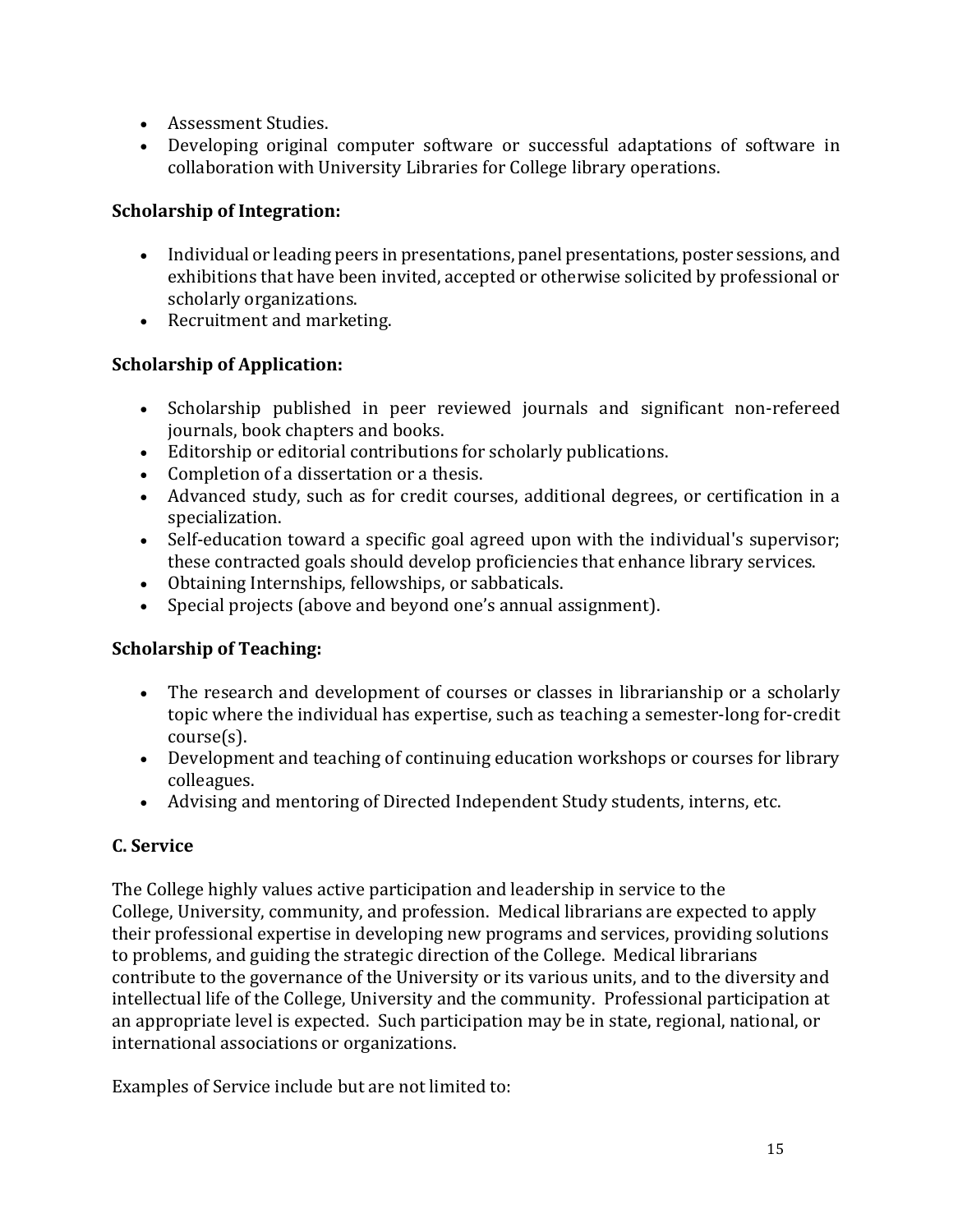- Participation in committees and/or task forces at all levels (College, University, state, regional, national, and international) with emphasis on leadership.
- Mentorship and advising both internally and externally.
- Contributions to College and University programs to enhance equal opportunity and cultural diversity.
- Assistance to student organizations.
- Consultation on professional topics.
- Participation in promotion and academic governance processes, University activities and scholarly events.
- Outreach service or presentations to professional associations, learned societies, civic organizations, and community agencies with emphasis on leadership. Collaboration with regional cultural organizations and other extracurricular involvement in the community.

## **Movement Between Tenure and Non-Tenure Tracks**

Movement between the tenure and non-tenure tracks should be treated as a new appointment. The Department must meet requirements outlined in the College and University guidelines for recruitment, selection, and appointment of faculty when making these considerations.

## **Initial Appointments above the Rank of Assistant Professor**

Individuals who have achieved a rank above Assistant Professor at a comparable institution can be considered for an initial appointment at that higher rank in the IMSD. Individuals can also be considered for appointment at a rank above Assistant Professor, or above their previous rank, when their accomplishments warrant this consideration. In such cases the Chair of the Integrated Medical Science Department will notify the Chair of the Promotion and Tenure Committee, who will then assign the two most appropriate committee members to review the candidate's portfolio. The P&T Committee will then notify the Department Chair of their recommendation, prior to the candidate receiving their formal offer letter from the College.

## **Voting Eligibility in the Integrated Medical Science Department**

In all promotion and tenure decisions, the IMSD Promotion and Tenure Committee will make recommendations to the Chair on behalf of the department. Any member of the faculty who meets the criteria below can be eligible to vote as a member of the Department's P&T Committee, with exceptions described.

As indicated in the Provost's "*Guidelines for Appointment, Promotion and Tenure of Faculty*": "In tenure considerations, those eligible to vote are the tenured faculty members of the appropriate department/school; in promotion cases, all tenured and tenure track faculty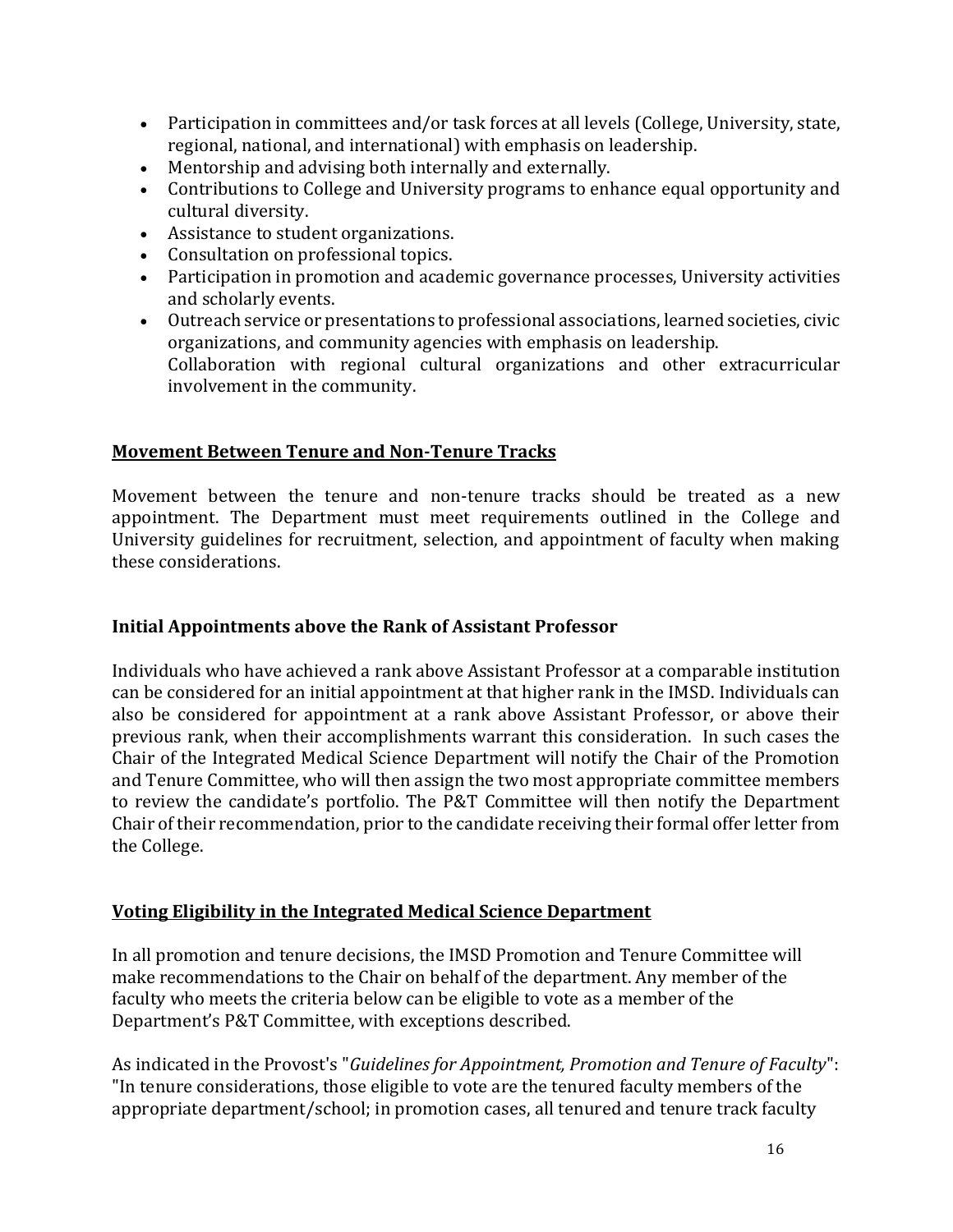members of the faculty are eligible to vote, unless otherwise specified by the bylaws of the department/school or college.

- 1. Four faculty members from the Department will be elected by the department faculty to serve on the College Promotion and Tenure Committee, according to the College Bylaws. College Promotion and Tenure Committee members can attend the Promotion and Tenure meeting of the Department, but they are not eligible to vote on promotion or tenure at the departmental level. They are eligible to vote on promotion and tenure only through the College Promotion and Tenure Committee.
- 2. All full-time tenured and tenure-track faculty are eligible to serve as members of the Departmental Promotion and Tenure committee, allowing them to vote for promotion to any rank for candidates who are tenured or tenure-track.
- 3. In considerations for tenure, including tenure on appointment, all tenured faculty members at or above the proposed candidate's faculty appointment level (i.e. associate or full professors depending on the applicant) are eligible to vote as members of the Department P&T Committee.
- 4. Non-tenure earning faculty members are eligible to make a recommendation on promotions of tenured or tenure-track faculty. They are eligible to vote on promotion of non-tenure track faculty.
- 5. Tenured faculty members are eligible to vote for promotion of non-tenure track faculty (on the Committee charged with this, as described above).

Voting on promotion or tenure in the Department requires that each P&T Committee member eligible to vote consult the candidate's file/portfolio to establish an informed recommendation. Voting is done by anonymous balloting, and votes can be "yes", "no", or "abstain". Eligible faculty not able to attend the departmental meeting to discuss and vote on promotion of candidates may provide their proxy to another eligible faculty member attending the meeting, provided they inform the Chair of the department in advance, and review the portfolio materials. Voting requires that a quorum of faculty be in attendance to participate in discussion at the departmental meeting (more than 50% of the voting-eligible faculty in the Department). Following Departmental review, and prior to review at the College level, candidates for promotion and/or tenure may add to their portfolio a written response to any materials added to the candidate's portfolio, within 5 days of the material's receipt.

# **Promotion and Tenure Committee Membership**

The Integrated Medical Science Department (IMSD) Promotion & Tenure (P&T) Committee will be composed of seven faculty members of the Department. The P&T Committee will serve in an advisory role to the Chair of the Department.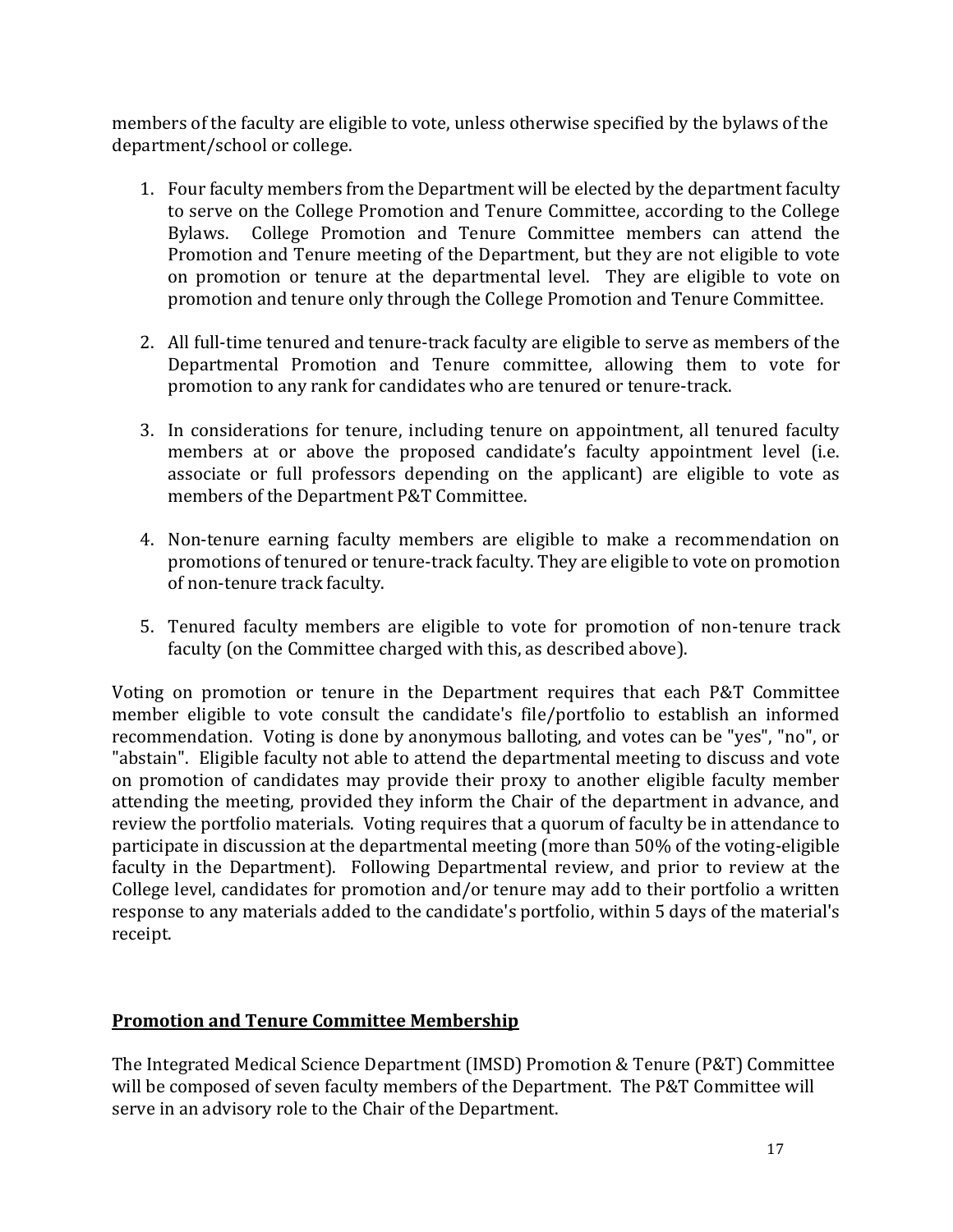The IMSD P&T Committee will include the majority of its members at the rank of Associate Professor or Professor, with no more than two members at the rank of Assistant Professor. Committee members will serve a two-year term, which can be renewed for one additional two-year term. Any faculty member with a 0.5 FTE appointment is eligible to serve on the Department Committee. Decanal faculty are eligible to serve on the Committee if elected or appointed, however the Department Chair and Associate Department Chair are not eligible to serve. IMSD faculty who are members of the College P&T Committee are not eligible to serve at the Department level.

The Department Chair will appoint four members of the faculty to the IMSD P&T Committee and the remaining three committee members will be elected through an election process by the members of the Department who have a 0.5 FTE or greater. The Committee will then select a chair through an election process.

Decisions on promotions will be voted on by all seven committee members, who will have the opportunity to approve or deny the appointment or promotion, or abstain if they have a conflict of interest. The result of the vote and a brief summary of relevant aspects of the discussion will be forwarded to the Department Chair, who will make recommendations regarding promotion of IMSD faculty members to the College P&T Committee.

Decisions on tenure will be deferred to the College P&T Committee until such time as there are adequate numbers of tenured members of the IMSD to populate both committees without the problem of duplicate voting.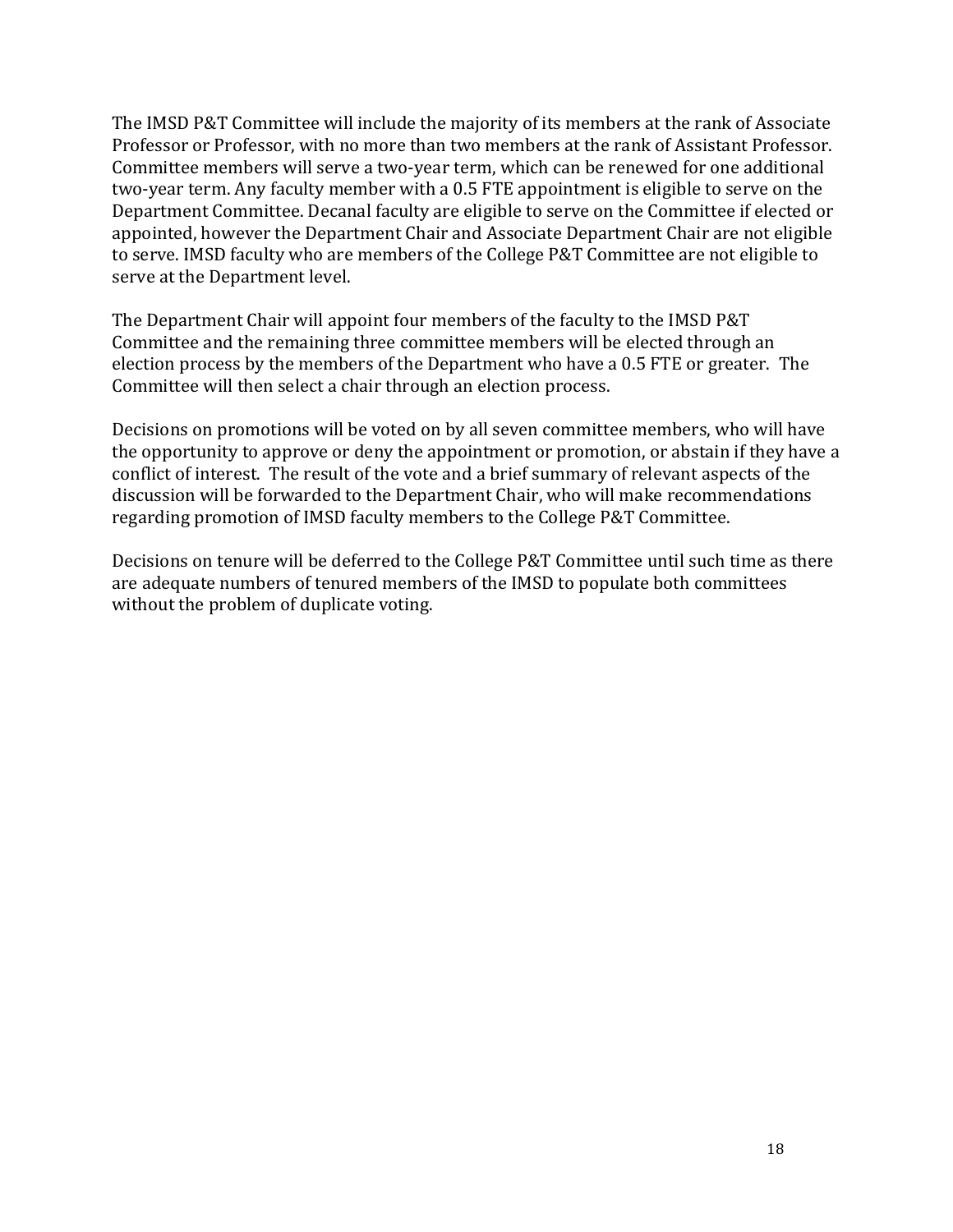# **Appendix A**

Scholarly activity includes basic and applied research, published works, creation of innovative teaching and clinical materials or procedures, and other original contributions to the health science knowledge base, such as:

## **TEACHING**

- Inclusion of your teaching materials in a peer-reviewed venue
- Publishing peer-reviewed materials
- References or citations of your materials or approach
- Data showing adoption of teaching materials by other faculty
- Description of how others have used your teaching materials or curriculum
- Invitations to present at regional, national or international meetings, including evaluations of the presentation
- List of institutions where the curriculum or innovation has been adopted
- Development of new courses and programs
- Invitations to consult with other schools
- Social media dissemination
- Securing program development funding
- Conducting skill enhancement sessions at professional meetings
- Teaching effectiveness evidenced by mastery of both content and method, documented by student and faculty evaluations
- Innovation in teaching methods and production of texts or educational software
- Responsibility for design, organization, coordination and evaluation of a high-quality course or series of lectures
- Responsibility for successful curriculum innovation and design
- Thesis or dissertation advisement
- Achievement of graduate students
- Teaching awards or educational leadership awards

## **RESEARCH**

- Principal or Co-Principal investigator of peer-reviewed, externally funded research grants
- Principal or Co-Principal investigator of other funded research grants
- Co-investigator of peer-reviewed, funded research grants
- Publishing peer-reviewed articles
- Presentation of findings at meetings and conferences
- Unsolicited invitations to present research findings at other institutions or at national/international professional orscientific meetings
- Service on national research committees and task forces
- Demonstration of initiative and sustained activity as independent researcher
- Effectiveparticipation inresearchtraining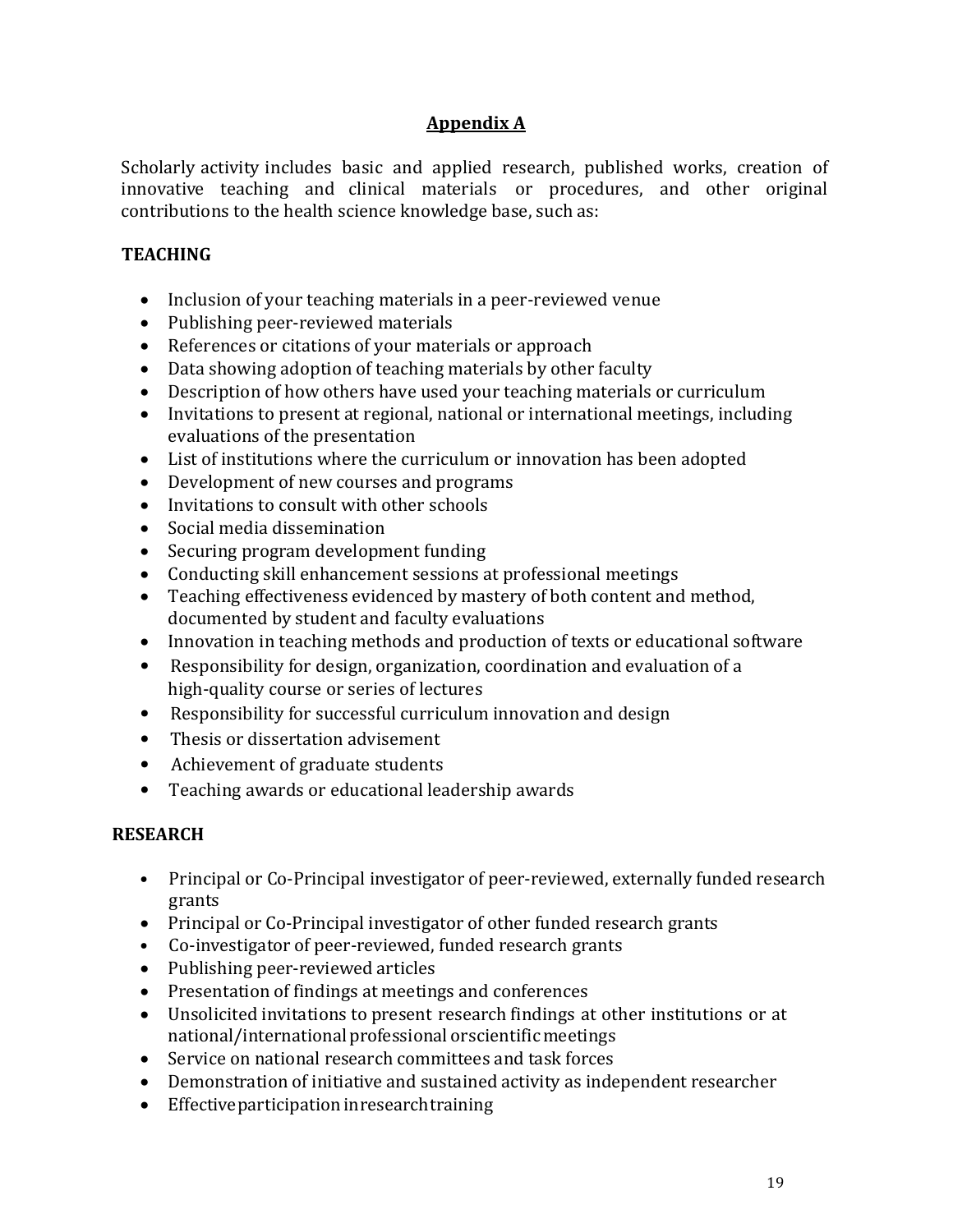- Serving as an exemplary clinical or research role model for trainees
- Research Awards

# **SCHOLARLY ACTIVITY**

- Membership on national/state research peer-review panels
- Manuscript reviewer or service on the editorial board for scientific journals
- Program development (for example development of new initiatives or threads)
- Officer of national/international scientific societies
- Development of internships or exchange programs
- Scientific honors and awards
- Election to membership or fellowship in prestigious scholarly societies, advisory groups or study sections
- Invitations to direct or teach in programs of professional societies and CME courses
- Serving as examiner for recognized specialty board, or the equivalent
- Patents awarded
- Serving on a Data Safety Monitoring Board

## **SERVICE**

- Serving as an effective mentor for junior faculty
- Editor or editorial board member of scientific journals
- Recognized achievement in administration and/or leadership at department, College or University level
- Recognized achievement as member of department, College or University committee
- Continuing and effective consultation and service to local, state, regional, national or international organizations
- Provision of continuing and effective counseling and guidance services to students
- Holding leadership office in professional or learned societies at state, national or international level
- Serving on civic organizations concerned with health care issues at local, state, national, or international level
- Serving on strategic planning or LCME self-study committees

# **PATIENT CARE**

- Publication of clinical observations, reviews, investigations, computer programs or contributions dealing with new clinical insights, improved methods of diagnosis and treatment and more effective delivery systems
- Recognition as an outstanding clinician as evidenced by a state-wide pattern of clinical referrals and/or reputation for clinical excellence,
- Recognition of superior clinical accomplishments as evidenced by being sought out for consultation by colleagues,
- Holding leadership role in an affiliated hospital or health care organization, or recognized achievement on behalf of such an organization,